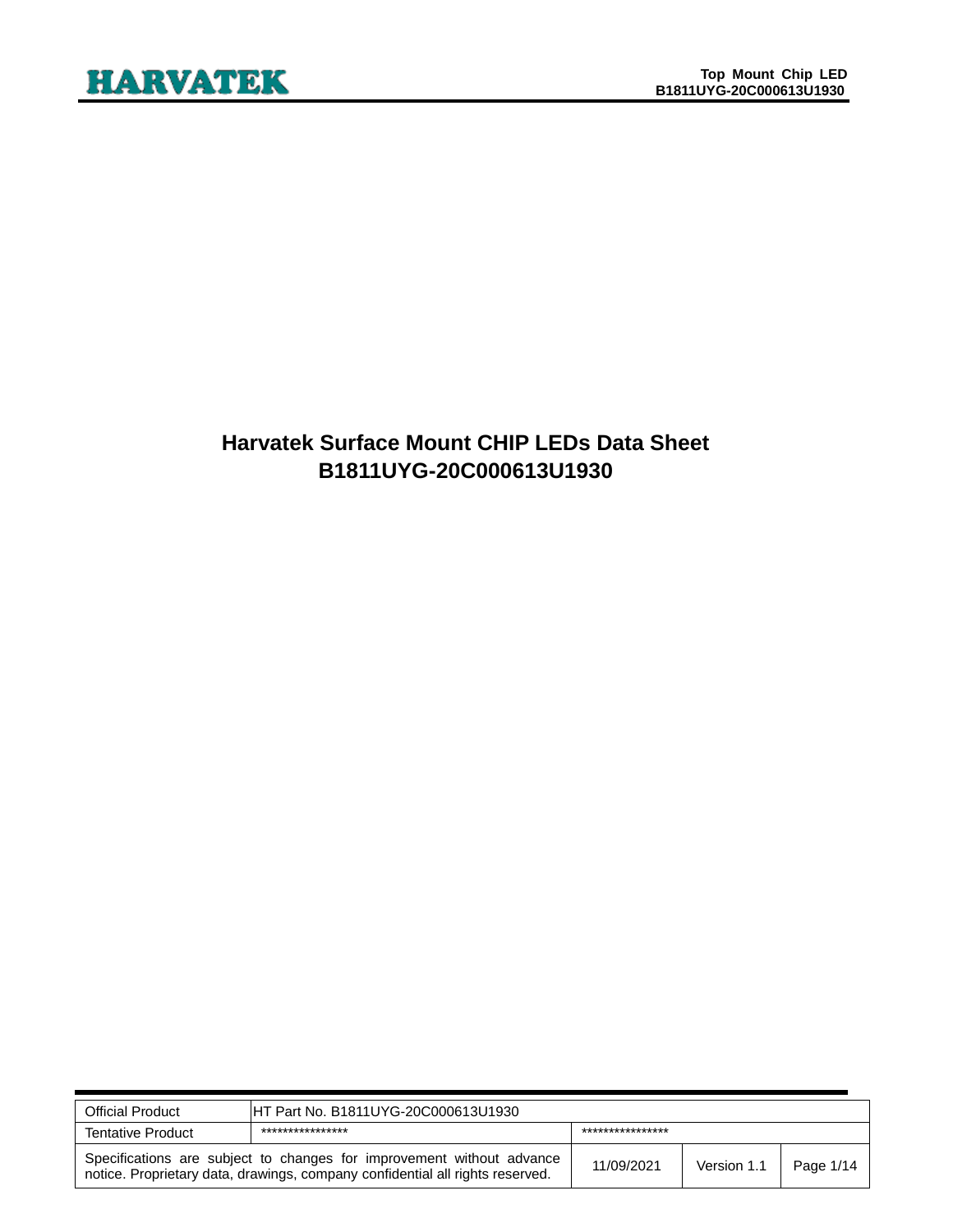| PACKAGE OUTLINE DIMENSION AND RECOMMENDED SOLDERING PATTERN FOR REFLOW |
|------------------------------------------------------------------------|
|                                                                        |
|                                                                        |
|                                                                        |
|                                                                        |
|                                                                        |
|                                                                        |
|                                                                        |
|                                                                        |
|                                                                        |
|                                                                        |
|                                                                        |
|                                                                        |
|                                                                        |
|                                                                        |
|                                                                        |
|                                                                        |

| <b>Official Product</b>                                                                                                                                | IHT Part No. B1811UYG-20C000613U1930 |                  |             |           |
|--------------------------------------------------------------------------------------------------------------------------------------------------------|--------------------------------------|------------------|-------------|-----------|
| <b>Tentative Product</b>                                                                                                                               | ****************                     | **************** |             |           |
| Specifications are subject to changes for improvement without advance<br>notice. Proprietary data, drawings, company confidential all rights reserved. |                                      | 11/09/2021       | Version 1.1 | Page 2/14 |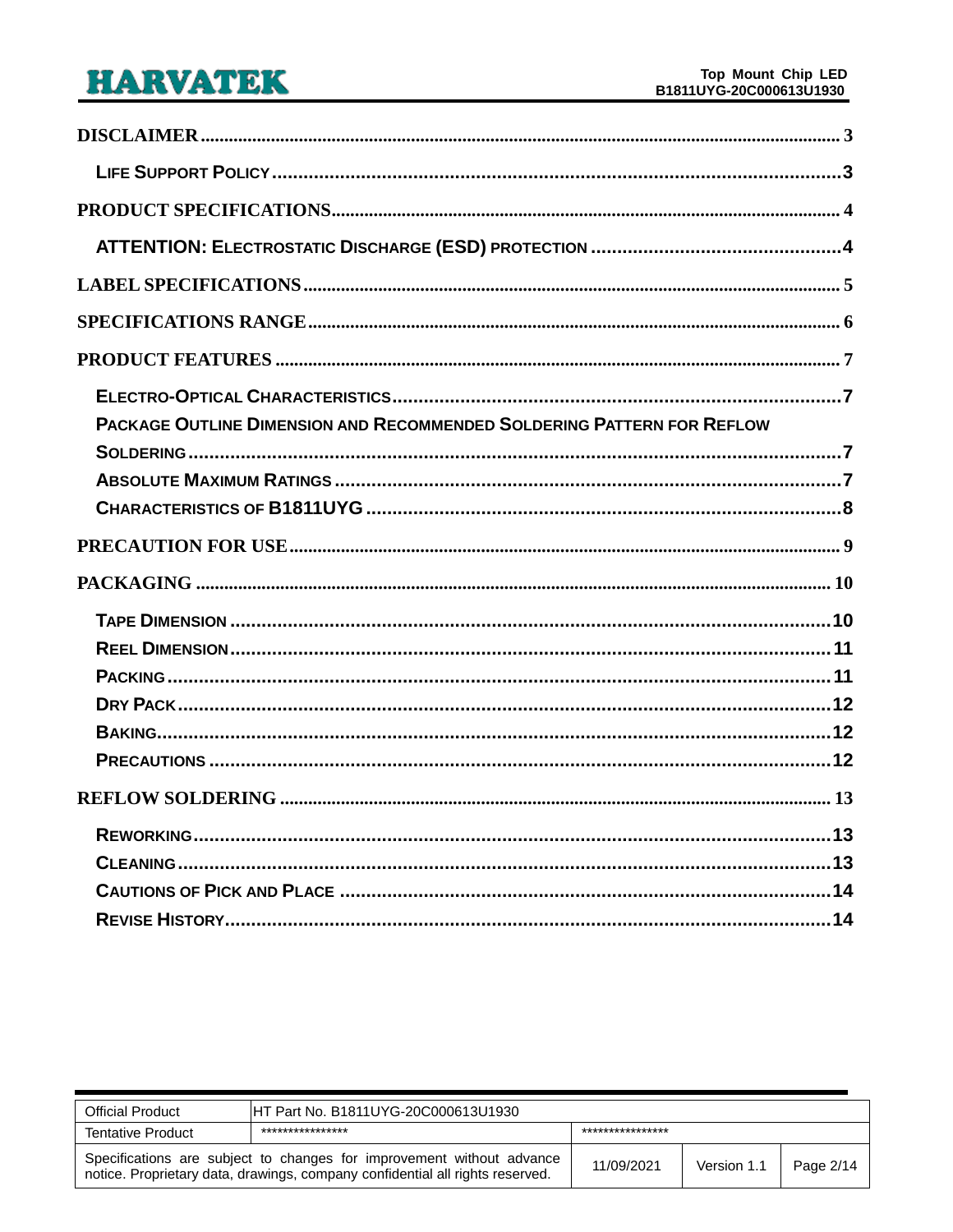### <span id="page-2-0"></span>**DISCLAIMER**

HARVATEK reserves the right to make changes without further notice to any products herein to improve reliability, function or design. HARVATEK does not assume any liability arising out of the application or use of any product or circuit described herein; neither does it convey any license under its patent rights, nor the rights of others

### <span id="page-2-1"></span>**Life Support Policy**

HARVATEK's products are not authorized for use as critical components in life support devices or systems without the express written approval of the President of HARVATEK or HARVATEK INTERNATIONAL. As used herein:

1. Life support devices or systems are devices or systems which, (a) are intended for surgical implant into the body, or (b) support or sustain life, and (c) whose failure to perform when properly used in accordance with instructions for use provided in the labeling, can be reasonably expected to result in a significant injury of the user.

2. A critical component in any component of a life support device or system whose failure to perform can be reasonably expected to cause the failure of the life support device or system, or to affect its safety or effectiveness.

| <b>Official Product</b>                                                                                                                                | HT Part No. B1811UYG-20C000613U1930  |            |             |           |  |
|--------------------------------------------------------------------------------------------------------------------------------------------------------|--------------------------------------|------------|-------------|-----------|--|
| <b>Tentative Product</b>                                                                                                                               | ****************<br>**************** |            |             |           |  |
| Specifications are subject to changes for improvement without advance<br>notice. Proprietary data, drawings, company confidential all rights reserved. |                                      | 11/09/2021 | Version 1.1 | Page 3/14 |  |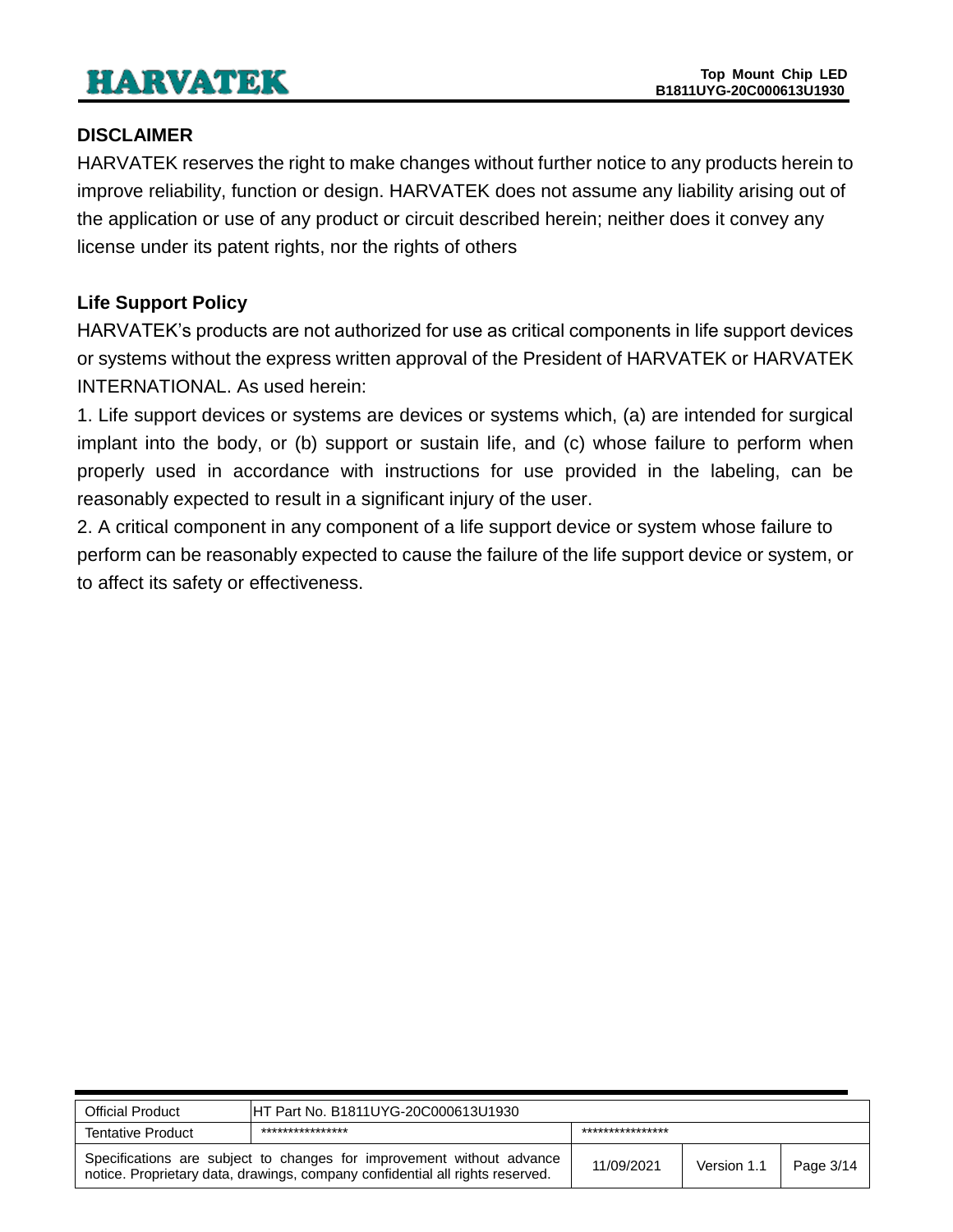#### <span id="page-3-0"></span>**Product Specifications**

| Item          | Specification                                       | Material                          | Quantity         |
|---------------|-----------------------------------------------------|-----------------------------------|------------------|
| Luminous      | UYG:28.50-112.5 mcd                                 |                                   |                  |
| Intensity(Iv) | @20 mA/ $T_s = 25^{\circ}$ ; Tolerance: $\pm$ 10%   |                                   |                  |
| Wavelength    | UYG:567.5-576.5 nm                                  |                                   |                  |
|               | @20 mA/ $T_s = 25^{\circ}$ C;Tolerance: $\pm$ 0.5nm |                                   |                  |
| Vf            | UYG:1.6 -2.4 V                                      |                                   |                  |
|               | @20 mA/ $T_s = 25^{\circ}$ C; Tolerance: + 0.05V    |                                   |                  |
| llr           | $<$ 10 µA @ $V_R$ = 5 V                             |                                   |                  |
| Resin         | Clear                                               | Epoxy                             |                  |
| Carrier tape  | EIA 481-1A specs                                    | Conductive black tape             |                  |
| Reel          | EIA 481-1A specs                                    | Conductive black                  |                  |
| Label         | HT standard                                         | Paper                             |                  |
| Packing bag   | 250x230mm                                           | Aluminum laminated bag/ no-zipper | One reel per bag |
| Carton        | HT standard                                         | Paper                             | Non-specified    |

Others:

Each immediate box consists of 5 reels. The 5 reels may not necessarily have the same lot number or the same bin

combinations of Iv, CIE and Vf. Each reel has a label identifying its specification; the immediate box consists of a product label as well.

Note :This is shipped test conditions

※Remarks: This product should be operated in forward bias. If a reverse voltage is continuously applied to the product, such operation can cause migration resulting in LED damage.

#### <span id="page-3-1"></span>**ATTENTION: Electrostatic Discharge (ESD) protection**



The symbol to the left denotes that ESD precaution is needed. ESD protection for GaP and AlGaAs based chips is necessary even though they are relatively safe in the presence of low static-electric discharge. Parts

built with AlGaInP, GaN, or/and InGaN based chips are **STATIC SENSITIVE devices**. ESD precaution must

be taken during design and assembly.

If manual work or processing is needed, please ensure the device is adequately protected from ESD during the process.

| <b>Official Product</b>  | HT Part No. B1811UYG-20C000613U1930                                                                                                                    |                  |             |           |  |
|--------------------------|--------------------------------------------------------------------------------------------------------------------------------------------------------|------------------|-------------|-----------|--|
| <b>Tentative Product</b> | ****************                                                                                                                                       | **************** |             |           |  |
|                          | Specifications are subject to changes for improvement without advance<br>notice. Proprietary data, drawings, company confidential all rights reserved. | 11/09/2021       | Version 1.1 | Page 4/14 |  |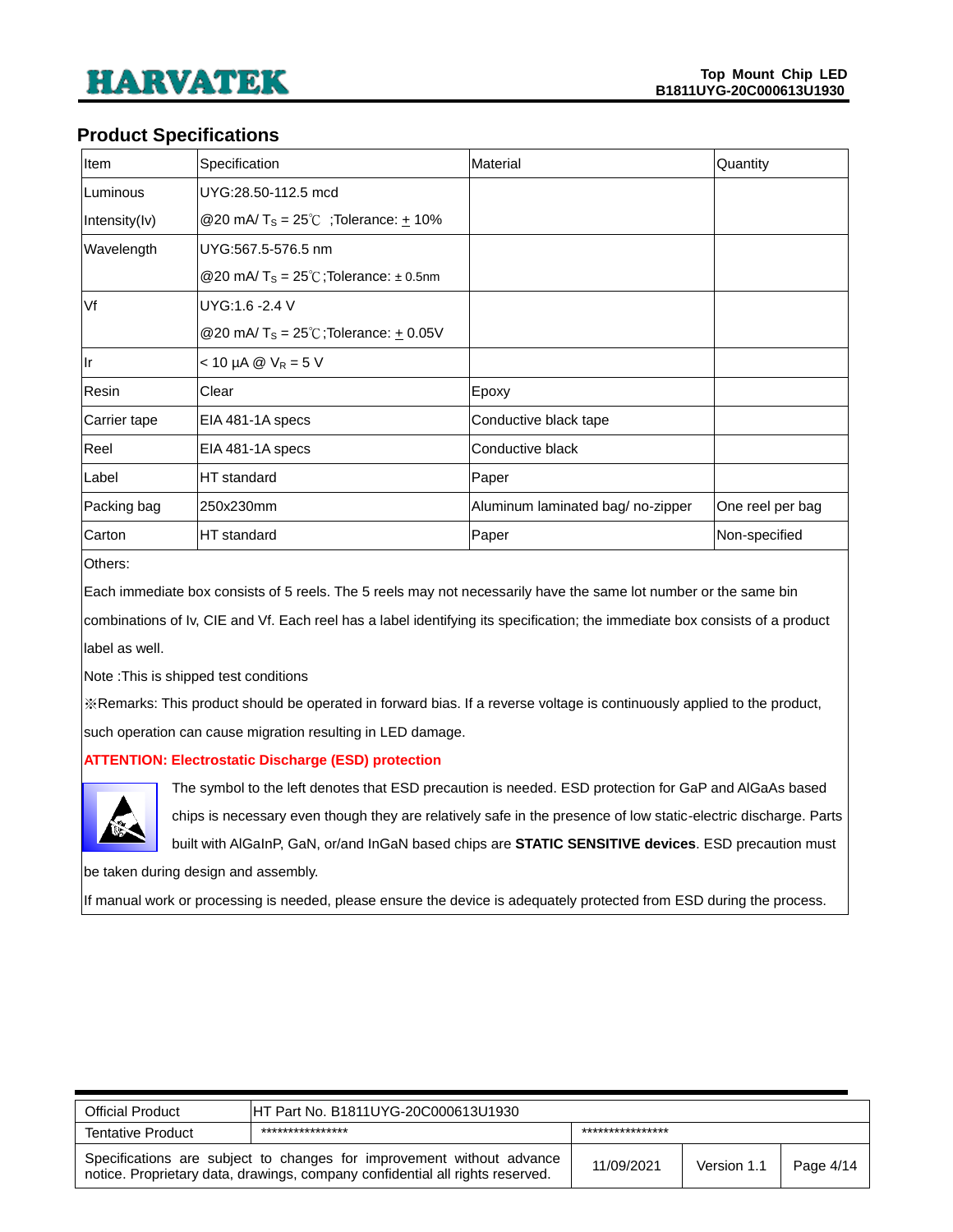

### <span id="page-4-0"></span>**Label Specifications**



#### ■**Harvatek P/N:**

**B 181 1 UYG- 20C 0006 13 U1930**



#### ■ **Lot No.:**

|   | $\overline{2}$        | 3            | 4          | 5         | 6      |                    | 8      | 9            | 10      |
|---|-----------------------|--------------|------------|-----------|--------|--------------------|--------|--------------|---------|
| E |                       |              |            | A         | 2      | 2                  |        | 1            | 2       |
|   | Code 12               | Code 3       | Code 4     | Code 5    | Code 6 | Code 7             | Code 8 | Code 9       | Code 10 |
|   |                       | Mfg. Year    | Mfg. Month | Mfg. Date |        | Consecutive number |        | Special code |         |
|   |                       | 2010-A       |            | 1:A       |        |                    |        |              |         |
|   |                       | 2011-B       |            | 2:B       |        |                    |        |              |         |
|   |                       | 2012-C       | 1:Jan.     | 3:C       |        |                    |        |              |         |
|   |                       | $\cdots$     | 2:Feb.     | 1.11      |        |                    |        |              |         |
|   |                       | $2018 - 1/J$ | 14.4.9     | 26:Z      |        |                    |        |              |         |
|   | Internal Tracing Code | 2019-K       | A:Oct.     | 27:7      |        | $01 - ZZ$          |        | 000~ZZZ      |         |
|   |                       | $\sim$       | B:Nov.     | 28:8      |        |                    |        |              |         |
|   |                       | 2022-N       | C:Dec.     | 29:9      |        |                    |        |              |         |
|   |                       | 2023-P       |            | 30:3      |        |                    |        |              |         |
|   |                       | 444          |            | 31:4      |        |                    |        |              |         |

| <b>Official Product</b>  | HT Part No. B1811UYG-20C000613U1930                                                                                                                    |                  |             |           |  |
|--------------------------|--------------------------------------------------------------------------------------------------------------------------------------------------------|------------------|-------------|-----------|--|
| <b>Tentative Product</b> | ****************                                                                                                                                       | **************** |             |           |  |
|                          | Specifications are subject to changes for improvement without advance<br>notice. Proprietary data, drawings, company confidential all rights reserved. | 11/09/2021       | Version 1.1 | Page 5/14 |  |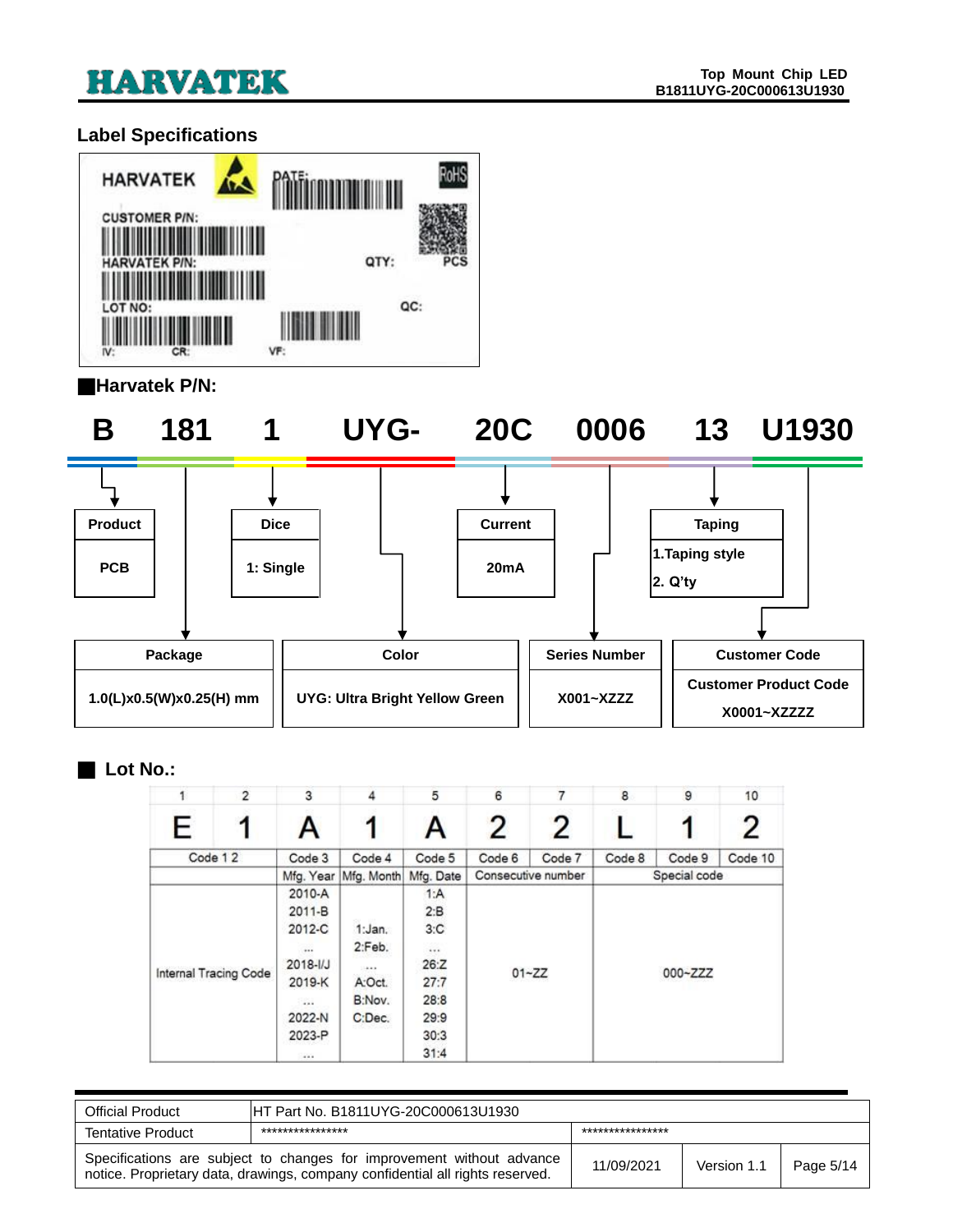### <span id="page-5-0"></span>**Specifications Range**

### ■**Luminous Intensity (Iv) Bin**:

| Color | <b>Bin Code</b> | Spec. Range     |
|-------|-----------------|-----------------|
| UYG   | N               | 28.50-45.00 mcd |
|       | Р               | 45.00-71.50 mcd |
|       | O               | 71.50-112.5 mcd |

Note: It maintains a tolerance of ±10% on Luminous Intensity

### ■**Wavelength (λD) Bin**:

| Color | <b>Bin Code</b> | Spec. Range    |
|-------|-----------------|----------------|
| UYG   | C.              | 567.5-570.5 nm |
|       |                 | 570.5-573.5 nm |
|       | F               | 573.5-576.5 nm |

Note: It maintains a tolerance of ±0.5nm on Wavelength Bin

#### ■**Forward Voltage (Vf) Bin:**

| Color | <b>Bin Code</b> | Spec. Range   |
|-------|-----------------|---------------|
| UYG   | E18             | $1.6 - 2.4$ V |

Note: It maintains a tolerance of ±0.05V on forward voltage measurements

| <b>Official Product</b>  | IHT Part No. B1811UYG-20C000613U1930                                                                                                                   |                  |             |           |  |
|--------------------------|--------------------------------------------------------------------------------------------------------------------------------------------------------|------------------|-------------|-----------|--|
| <b>Tentative Product</b> | ****************                                                                                                                                       | **************** |             |           |  |
|                          | Specifications are subject to changes for improvement without advance<br>notice. Proprietary data, drawings, company confidential all rights reserved. | 11/09/2021       | Version 1.1 | Page 6/14 |  |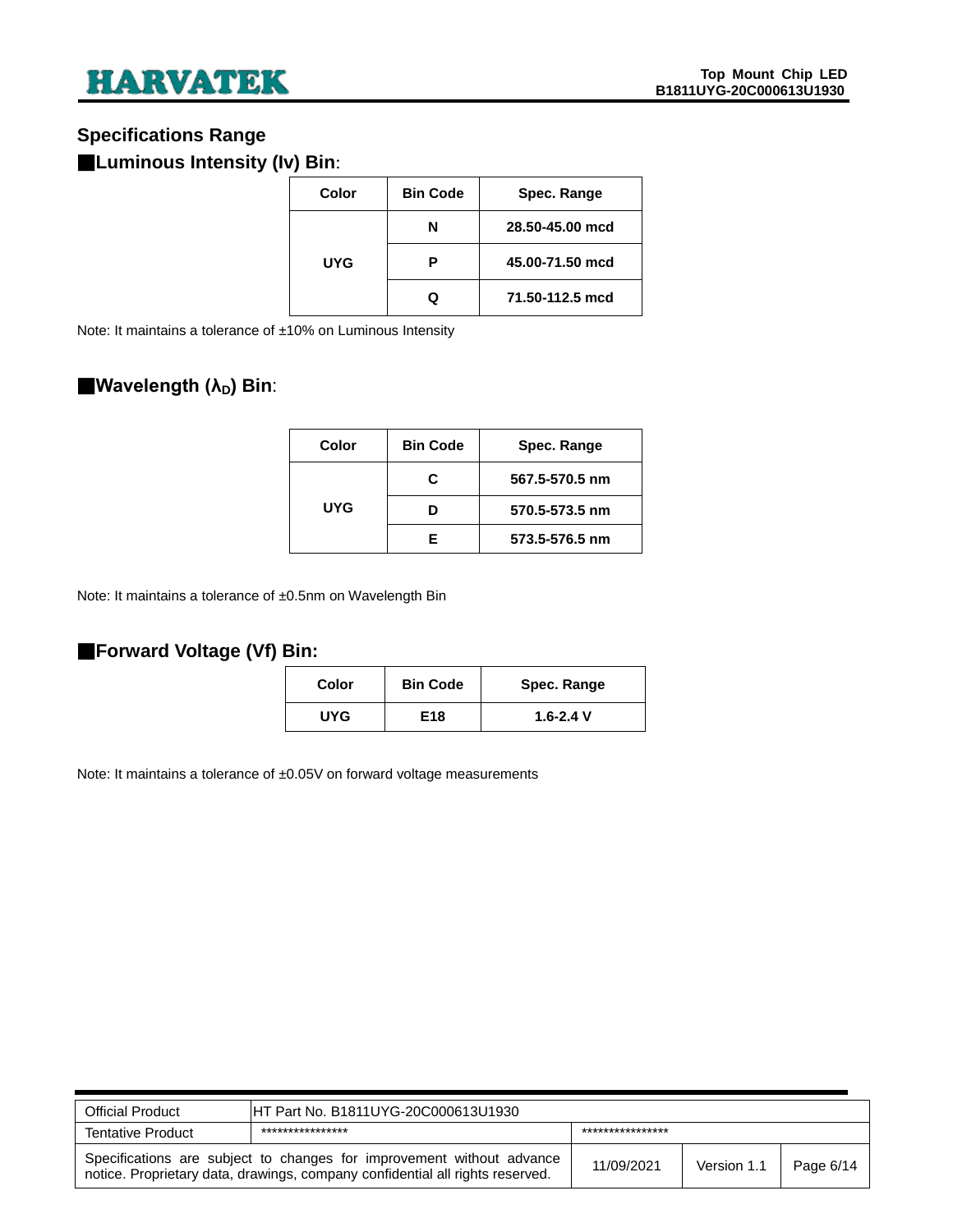#### <span id="page-6-0"></span>**Product Features**

<span id="page-6-1"></span>

| <b>Electro-Optical Characteristics</b> |
|----------------------------------------|
|----------------------------------------|

|             |                       |          |     |     |                      |     |             |                                     | $T_{\text{Soldering}}$ , 25°C) |
|-------------|-----------------------|----------|-----|-----|----------------------|-----|-------------|-------------------------------------|--------------------------------|
|             |                       | $V_F(V)$ |     |     | Wavelength (nm) typ. |     | $I_V$ (mcd) | Viewing Angle $2\theta \frac{1}{2}$ |                                |
| Series      | <b>Emitting Color</b> | Material | typ | max | Λ <sub>D</sub>       | λp  | Δλ          | Typical                             |                                |
| B1811UYG-20 | UYG.                  | AlGaInP  | 2.1 | 2.4 | 571                  | 573 | 15          | 45.0                                | $X=75$                         |
|             |                       |          |     |     |                      |     |             |                                     | $Y = 140$                      |

### <span id="page-6-2"></span>**Package Outline Dimension and Recommended Soldering Pattern for Reflow Soldering**



### <span id="page-6-3"></span>**Absolute Maximum Ratings**

(TSoldering 25℃)

| <b>Series</b> | $P_D$ (mW)  | $I_F$ (mA) | $I_{FP}$ (mA) <sup>*</sup> | $\mathsf{T}_{\mathsf{OP}}$ (°C) | $T_{ST}$ (°C) |
|---------------|-------------|------------|----------------------------|---------------------------------|---------------|
| Color         | Power       | Forward    | <b>Pulse Forward</b>       | Operating                       | Storage       |
|               | Dissipation | Current    | Current                    | Temperature                     | Temperature   |
| UYG.          | 48          | 20         | 100                        | $-40 - +85$                     | $-40-+100$    |

\*Condition for  $I_{FP}$  is pulse of 1/10 duty and 0.1msec width

| <b>Official Product</b> | HT Part No. B1811UYG-20C000613U1930                                                                                                                    |                 |             |           |
|-------------------------|--------------------------------------------------------------------------------------------------------------------------------------------------------|-----------------|-------------|-----------|
| Tentative Product       | ****************                                                                                                                                       | *************** |             |           |
|                         | Specifications are subject to changes for improvement without advance<br>notice. Proprietary data, drawings, company confidential all rights reserved. | 11/09/2021      | Version 1.1 | Page 7/14 |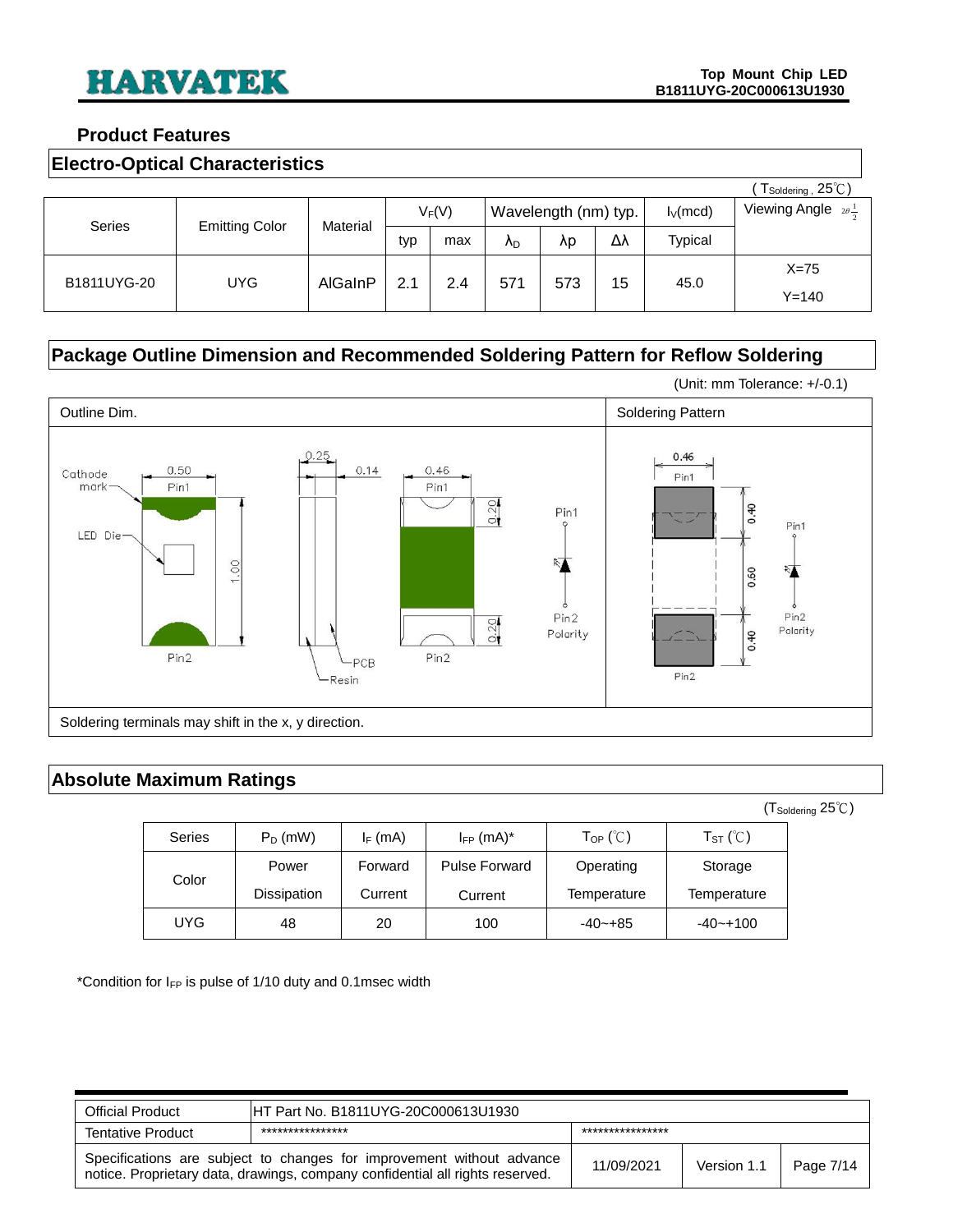### <span id="page-7-0"></span>**Characteristics of B1811UYG**



| <b>Official Product</b>  | IHT Part No. B1811UYG-20C000613U1930                                                                                                                   |                 |             |           |
|--------------------------|--------------------------------------------------------------------------------------------------------------------------------------------------------|-----------------|-------------|-----------|
| <b>Tentative Product</b> | ****************                                                                                                                                       | *************** |             |           |
|                          | Specifications are subject to changes for improvement without advance<br>notice. Proprietary data, drawings, company confidential all rights reserved. | 11/09/2021      | Version 1.1 | Page 8/14 |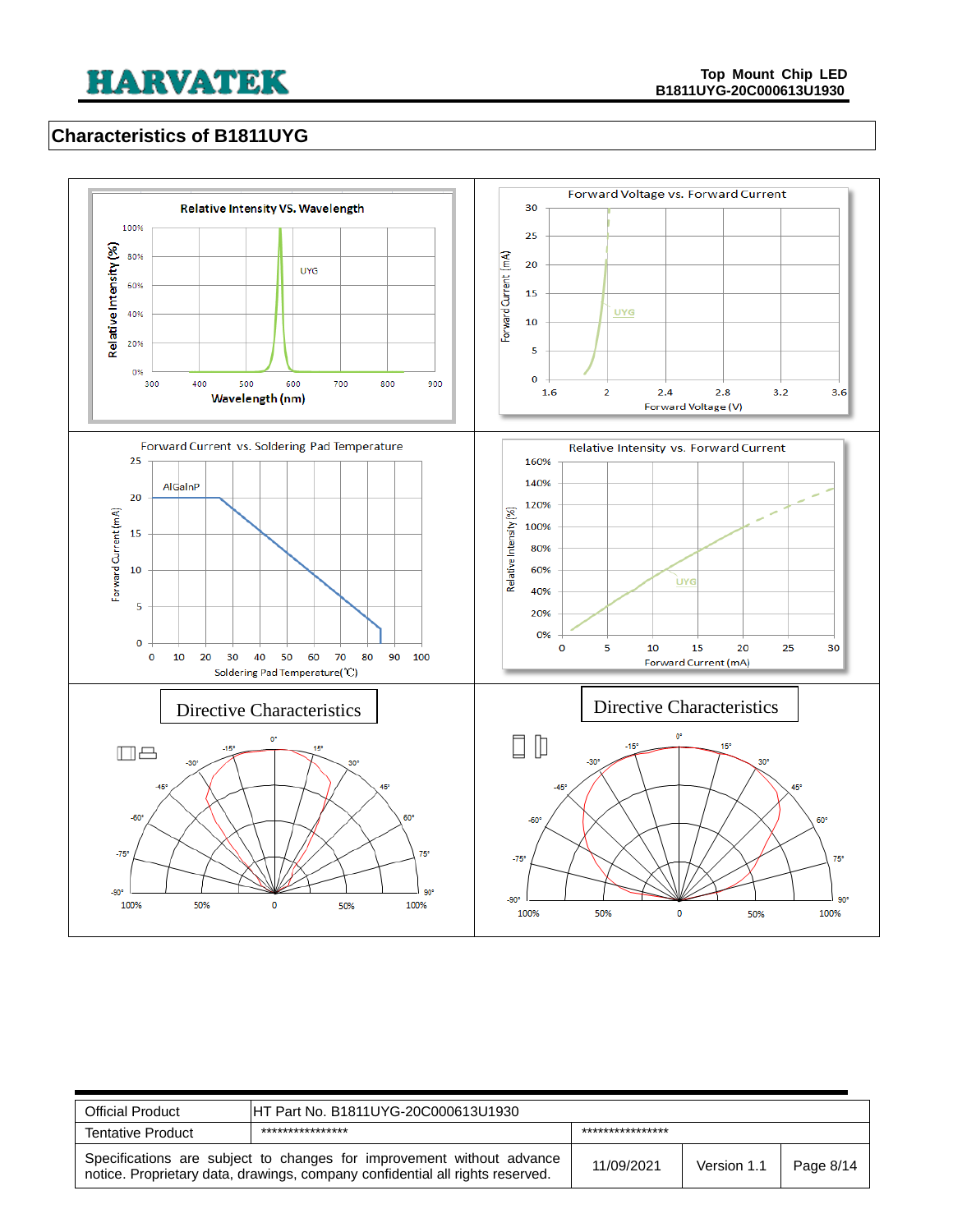#### <span id="page-8-0"></span>**Precaution for Use**

- 1. The chips should not be used directly in any type of fluid such as water, oil, organic solvent, etc.
- 2. When the LEDs are illuminating, the maximum ambient temperature should be first considered before operation.
- 3. LEDs must be stored in a clean environment. A sealed container with a nitrogen atmosphere is necessary if the storage period is over 3 months after shipping.
- 4. The LEDs must be used within 4 weeks after unpacked. Unused products must be repacked in an anti-electrostatic package, folded to close any opening and then stored in a dry and cool space.
- 5. The appearance and specifications of the products may be modified for improvement without further notice.
- 6. The LEDs are sensitive to the static electricity and surge. It is strongly recommended to use a grounded wrist band and anti-electrostatic glove when handling the LEDs.If a voltage over the absolute maximum rating is applied to LEDs, it will damage LEDs.Damaged LEDs will show some abnormal characteristics such as remarkable increase of leak current, lower turn-on voltage and getting unlit at low current.

| <b>Official Product</b>  | IHT Part No. B1811UYG-20C000613U1930                                                                                                                   |                 |             |           |
|--------------------------|--------------------------------------------------------------------------------------------------------------------------------------------------------|-----------------|-------------|-----------|
| <b>Tentative Product</b> | ****************                                                                                                                                       | *************** |             |           |
|                          | Specifications are subject to changes for improvement without advance<br>notice. Proprietary data, drawings, company confidential all rights reserved. | 11/09/2021      | Version 1.1 | Page 9/14 |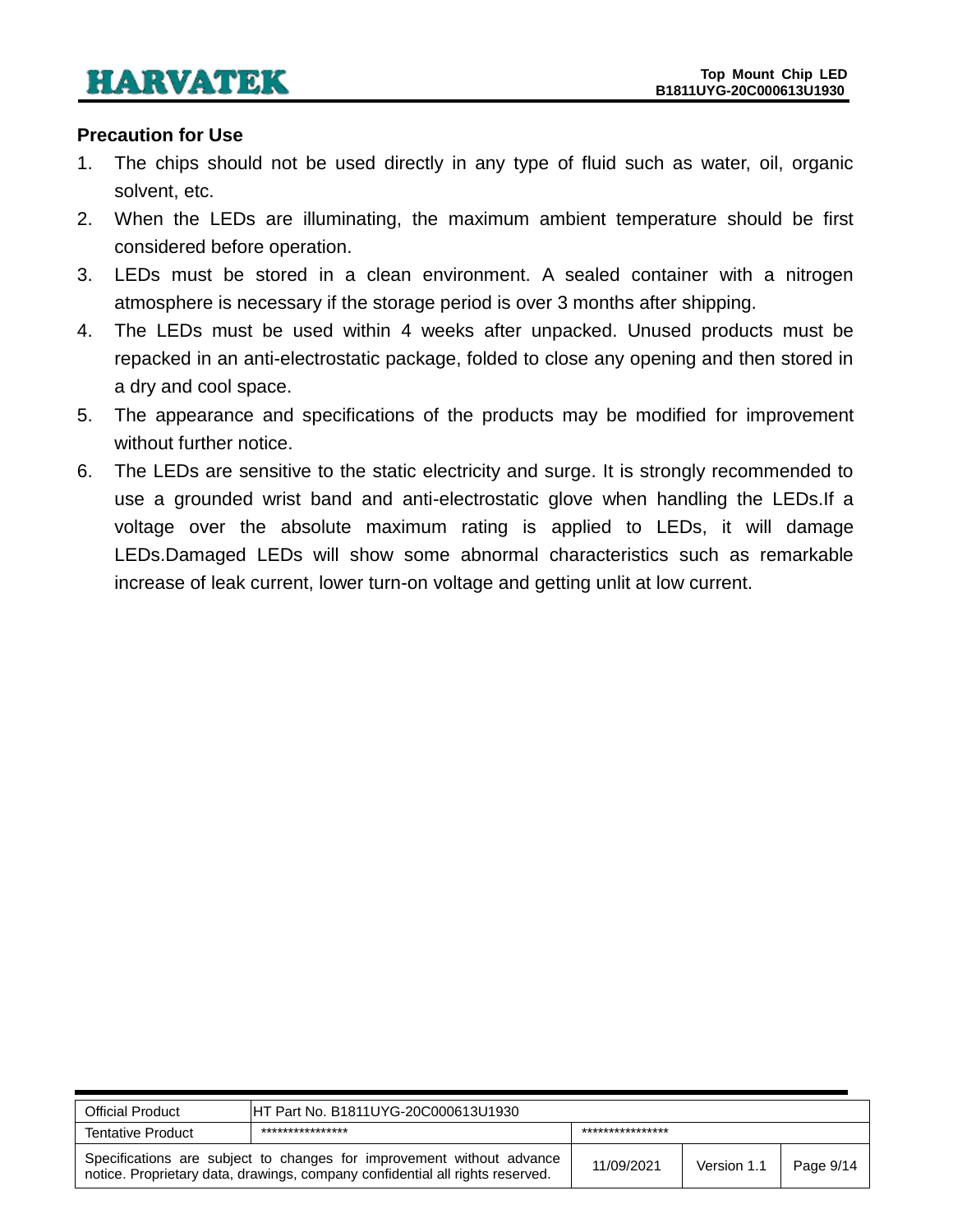### <span id="page-9-1"></span><span id="page-9-0"></span>**Packaging Tape Dimension**



| Dim. A          | Dim. B        | Dim. C        | Q'ty/Reel |
|-----------------|---------------|---------------|-----------|
| $1.11 \pm 0.03$ | $0.60 + 0.03$ | $0.38 + 0.03$ | ЗK        |

Unit: mm



| <b>Official Product</b>  | HT Part No. B1811UYG-20C000613U1930                                                                                                                    |                  |             |            |
|--------------------------|--------------------------------------------------------------------------------------------------------------------------------------------------------|------------------|-------------|------------|
| <b>Tentative Product</b> | ****************                                                                                                                                       | **************** |             |            |
|                          | Specifications are subject to changes for improvement without advance<br>notice. Proprietary data, drawings, company confidential all rights reserved. | 11/09/2021       | Version 1.1 | Page 10/14 |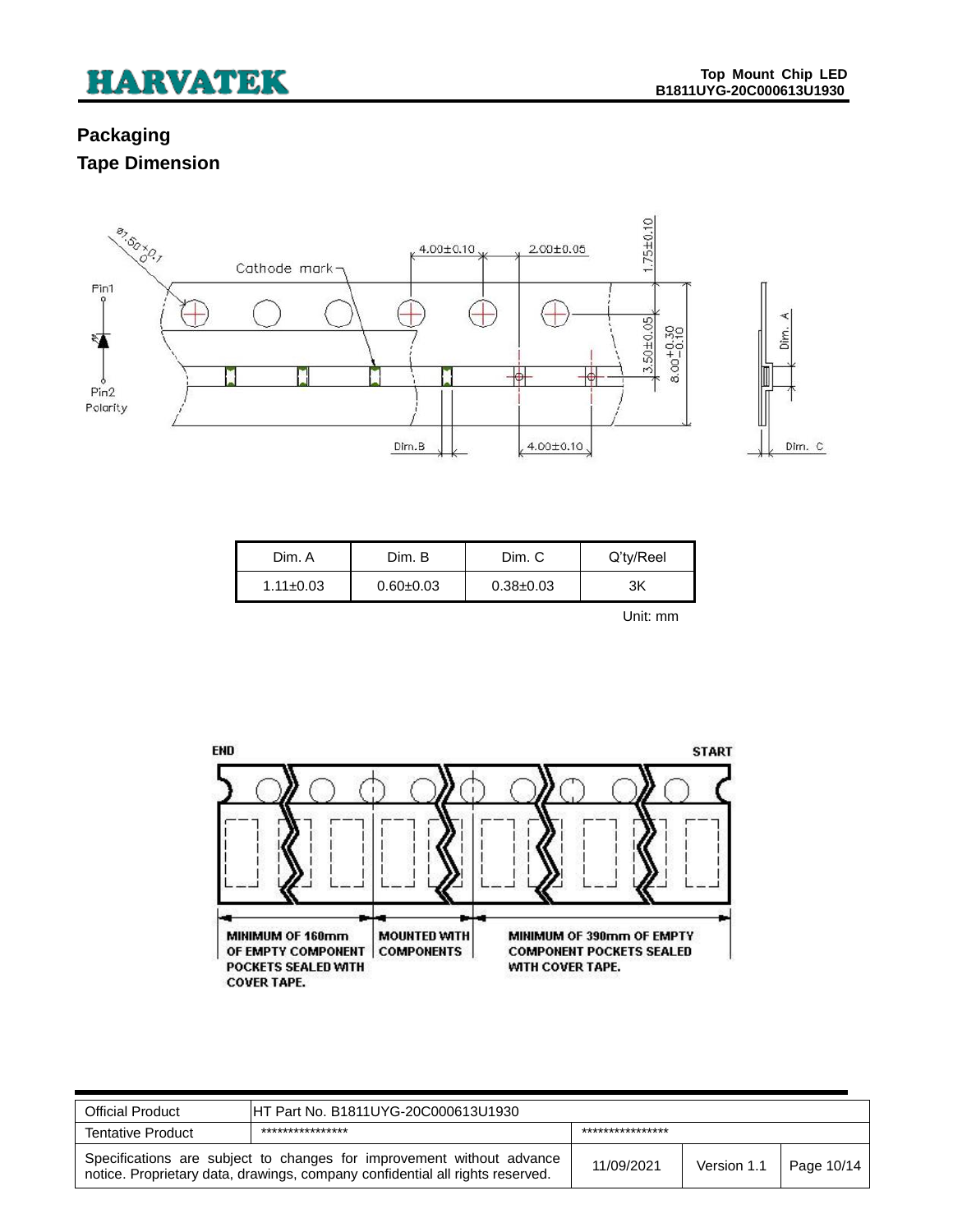### <span id="page-10-0"></span>**Reel Dimension**

<span id="page-10-1"></span>

### 5 or 10 boxes per carton is available depending on shipment quantity.

| <b>Official Product</b>  | HT Part No. B1811UYG-20C000613U1930                                                                                                                    |                 |             |            |
|--------------------------|--------------------------------------------------------------------------------------------------------------------------------------------------------|-----------------|-------------|------------|
| <b>Tentative Product</b> | ****************                                                                                                                                       | *************** |             |            |
|                          | Specifications are subject to changes for improvement without advance<br>notice. Proprietary data, drawings, company confidential all rights reserved. | 11/09/2021      | Version 1.1 | Page 11/14 |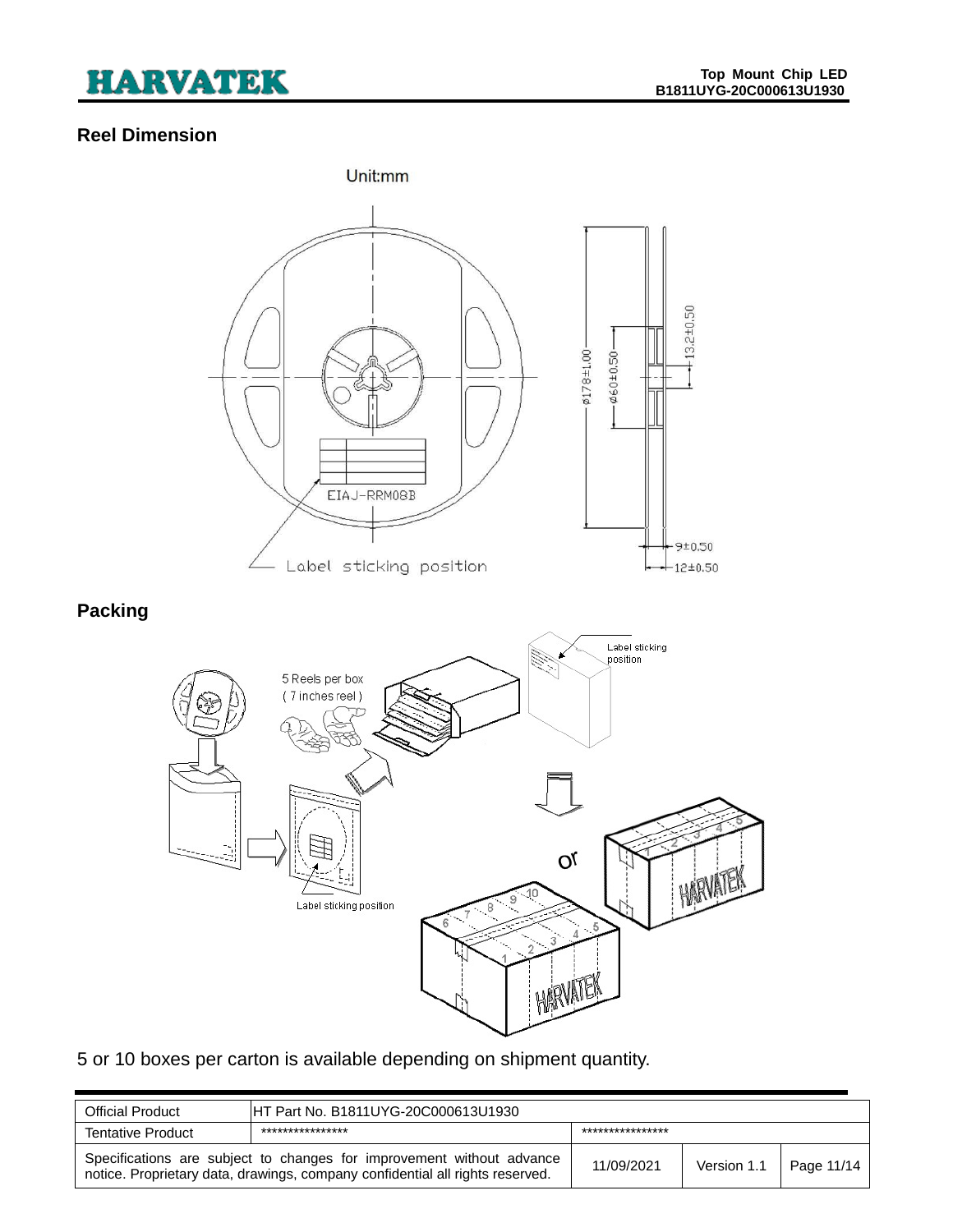### <span id="page-11-0"></span>**Dry Pack**

All SMD optical devices are **MOISTURE SENSITIVE**. Avoid exposure to moisture at all times during transportation or storage. Every reel is packaged in a moisture protected anti-static bag. Each bag is properly sealed prior to shipment.

A humidity indicator will be included in the moisture protected anti-static bag prior to shipment.

The packaging sequence is as follows:



### <span id="page-11-1"></span>**Baking**

Baking before soldering is recommended when the package has been unsealed for 4 weeks. The conditions are as followings:

- 1. 60±3℃×(12~24hrs)and<5%RH, taped reel type.
- 2. 100±3℃×(45min~1hr), bulk type.
- 3. 130±3℃×(15min~30min), bulk type.

### <span id="page-11-2"></span>**Precautions**

- 1. Avoid exposure to moisture at all times during transportation or storage.
- 2. Anti-Static precaution must be taken when handling GaN, InGaN, and AlGaInP products.
- 3. It is suggested to connect the unit with a current limiting resistor of the proper size. Avoid applying a reverse voltage beyond the specified limit.
- 4. Avoid operation beyond the limits as specified by the absolute maximum ratings.
- 5. Avoid direct contact with the surface through which the LED emits light.
- 6. If possible, assemble the unit in a clean room or dust-free environment.

| <b>Official Product</b> | HT Part No. B1811UYG-20C000613U1930                                                                                                                    |                  |             |            |
|-------------------------|--------------------------------------------------------------------------------------------------------------------------------------------------------|------------------|-------------|------------|
| Tentative Product       | ****************                                                                                                                                       | **************** |             |            |
|                         | Specifications are subject to changes for improvement without advance<br>notice. Proprietary data, drawings, company confidential all rights reserved. | 11/09/2021       | Version 1.1 | Page 12/14 |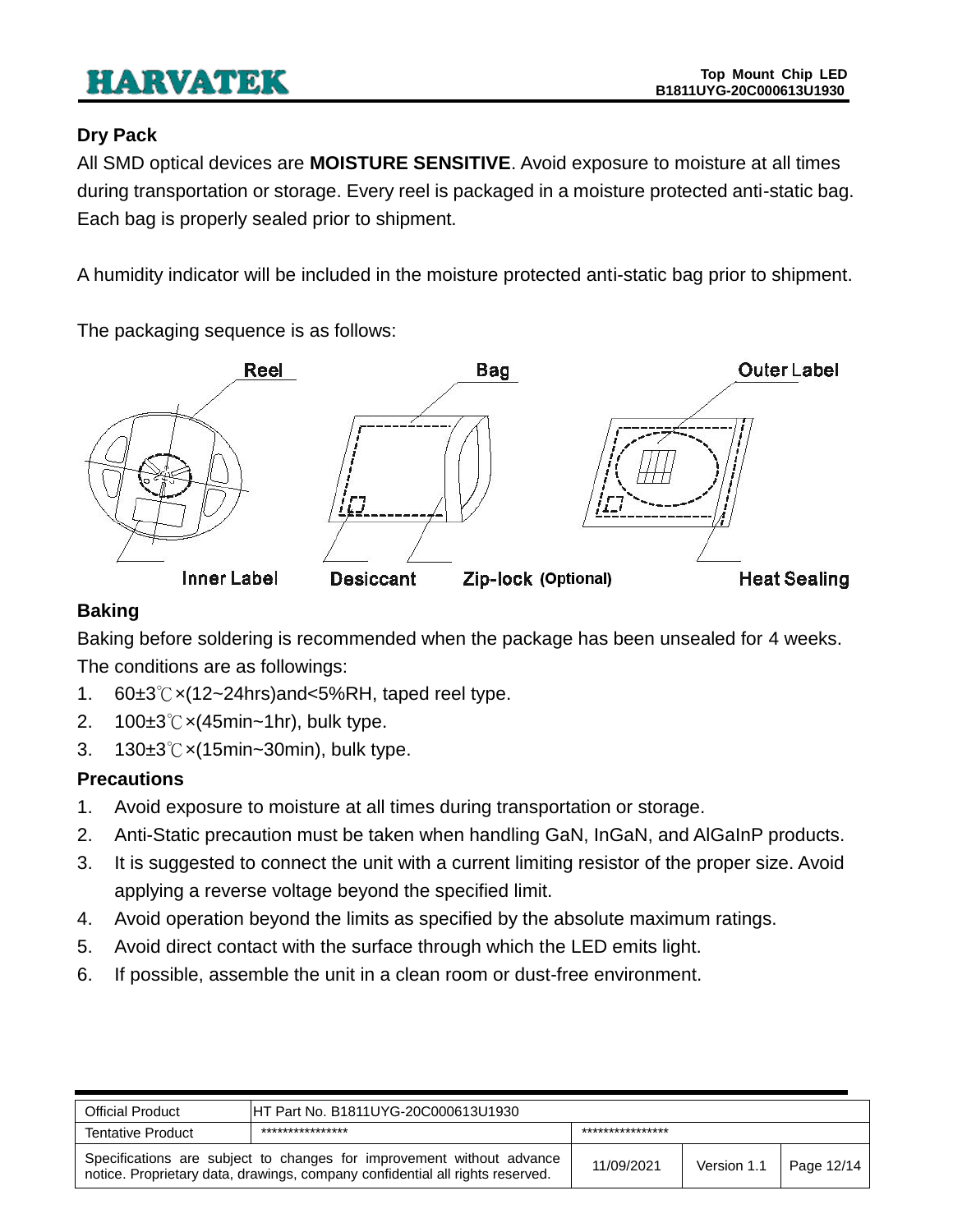### <span id="page-12-0"></span>**Reflow Soldering**

Recommend soldering paste specifications:

- 1. Operating temp.: Above 217℃ ,60~150 sec.
- 2. Peak temp.:260℃Max.,10sec Max.
- 3. Reflow soldering should not be done more than two times.
- 4. Never attempt next process until the component is cooled down to room temperature after reflow.
- 5. The recommended reflow soldering profile (measured on the surface of the LED terminal) is as following:



Lead-free Solder Profile

### <span id="page-12-1"></span>**Reworking**

- Exercise Rework should be completed within 5 seconds under 260  $^{\circ}$ C.
- The iron tip must not come in contact with the copper foil.
- Twin-head type is preferred.

### <span id="page-12-2"></span>**Cleaning**

Following are cleaning procedures after soldering:

- An alcohol-based solvent such as isopropyl alcohol (IPA) is recommended.
- Temperature x Time should be  $50^{\circ}$ C x 30sec. or <30 $^{\circ}$ C x 3min
- Ultrasonic cleaning: < 15W/ bath; bath volume ≤ 1liter
- Curing:  $100^{\circ}$ C max, <3min

| <b>Official Product</b>                                                                                                                                | IHT Part No. B1811UYG-20C000613U1930 |                  |             |            |
|--------------------------------------------------------------------------------------------------------------------------------------------------------|--------------------------------------|------------------|-------------|------------|
| <b>Tentative Product</b>                                                                                                                               | ****************                     | **************** |             |            |
| Specifications are subject to changes for improvement without advance<br>notice. Proprietary data, drawings, company confidential all rights reserved. |                                      | 11/09/2021       | Version 1.1 | Page 13/14 |